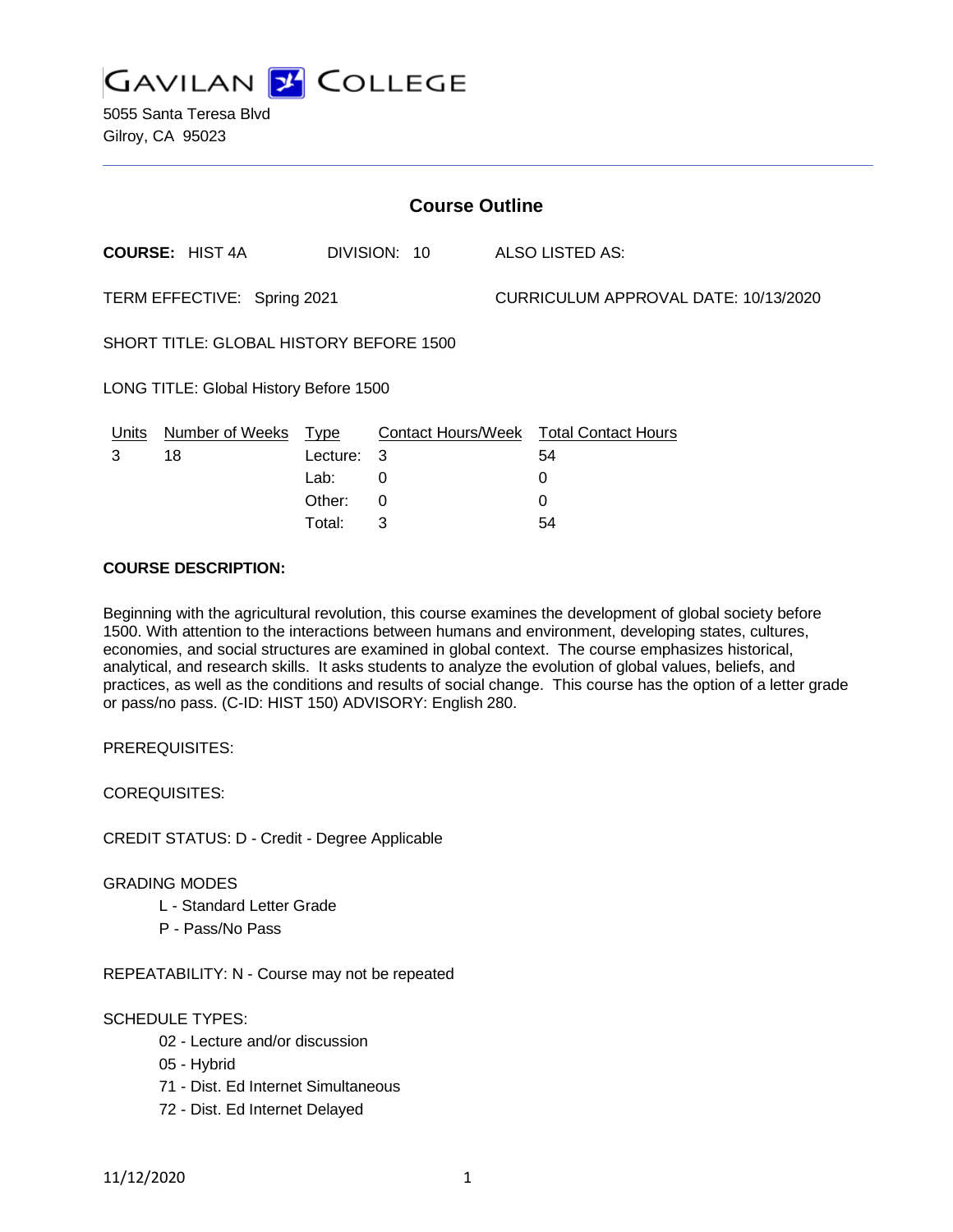# **STUDENT LEARNING OUTCOMES:**

By the end of this course, a student should:

1. Explain, analyze, and predict historical interactions between humans and the environment, and evaluate use of resources in the construction of human societies.

2. Compare, contrast, and critique of the development, maturation, interaction, and transformation of cultures and social structures, and the processes of state-building, expansion, and conflict.

3. Develop and practice historical thinking skills including analysis, argumentation, chronological reasoning, interpretation, contextualization, comparison, and synthesis through the development and completion of a historical research project.

# **CONTENT, STUDENT PERFORMANCE OBJECTIVES, OUT-OF-CLASS ASSIGNMENTS**

Curriculum Approval Date: 10/13/2020 **DE MODIFICATION ONLY**

Note: in most of the content areas below, possible areas for study are used as models or examples; other areas may serve equally well and can often

be substituted. Only one area for study is likely to be universally considered worthy of inclusion as written, and that is the Hellenistic world.

# HOURS 10

CONTENT: Prehistory and the arrival of humans; the Neolithic Revolution and its consequences for humans and environment. The introduction of the five themes in global history.

PERFORMANCE OBJECTIVES: Demonstrate mastery of historical dates and periodization. Demonstrate mastery of key global geographical features. Explain the kinds of knowledge available to modern humans regarding ancient societies and peoples. Analyze the cascading development of intelligence, language, memory, and culture. Describe how environmental factors conditioned and transformed human societies. Compare and contrast hunter-gatherer societies and early Neolithic agricultural societies. Describe the advantages and disadvantages of each. Explain the many effects of domestication of flora and fauna. Analyze the characteristics of early religious and

social practices. Apply the five course themes--economic, political, environmental, cultural, and social spheres-- to ancient life and to life today to gain facility in their use and applicability. OUT OF HOURS 6

CONTENT: The Development of the Early State. Possible models for study: Mesopotamia and Egypt.

PERFORMANCE OBJECTIVES: Students will analyze the construction

and maintenance of dominance and order in ancient city states. Students will describe the rise, responsibilities, and roles of elites in two early states, and analyze the role of the city in the lives

of common people and leaders. Students will discuss the advent of complexity as an urban phenomenon involving organized memory, monument building, writing, and other developments. Students will

compare aspects of early statehood, including the powers of rulers, checks upon rulers, replacement of rulers, codification of law, social stratification, the roles of deities in human affairs, and

the genesis and function of wars. Students will compare and contrast differing organizational structures in at least two early states, and compare how states interacted with other states. Students

will analyze the dynamics of stability vs. conflict in early states. They will describe how state organization related to economic strategies, to cultural movements such as religion and philosophy,

and to social structures, such as gender and the military, in the states used as models. Students will analyze the effects of urbanization upon the state and the associated environment.

# HOURS 6

CONTENT: The development of early economies and the necessity of technical and social innovation, communication and exchange. Suggested

societies for study: Indus River Valley and early Chinese.

PERFORMANCE OBJECTIVES: Students will explain the production, distribution, and consumption of goods and services across time and space. Students

will identify turning points in the transitions from hunter-gatherer to agrarian to pastoral to preindustrial craft economies, and compare how different societies mixed these models. Students will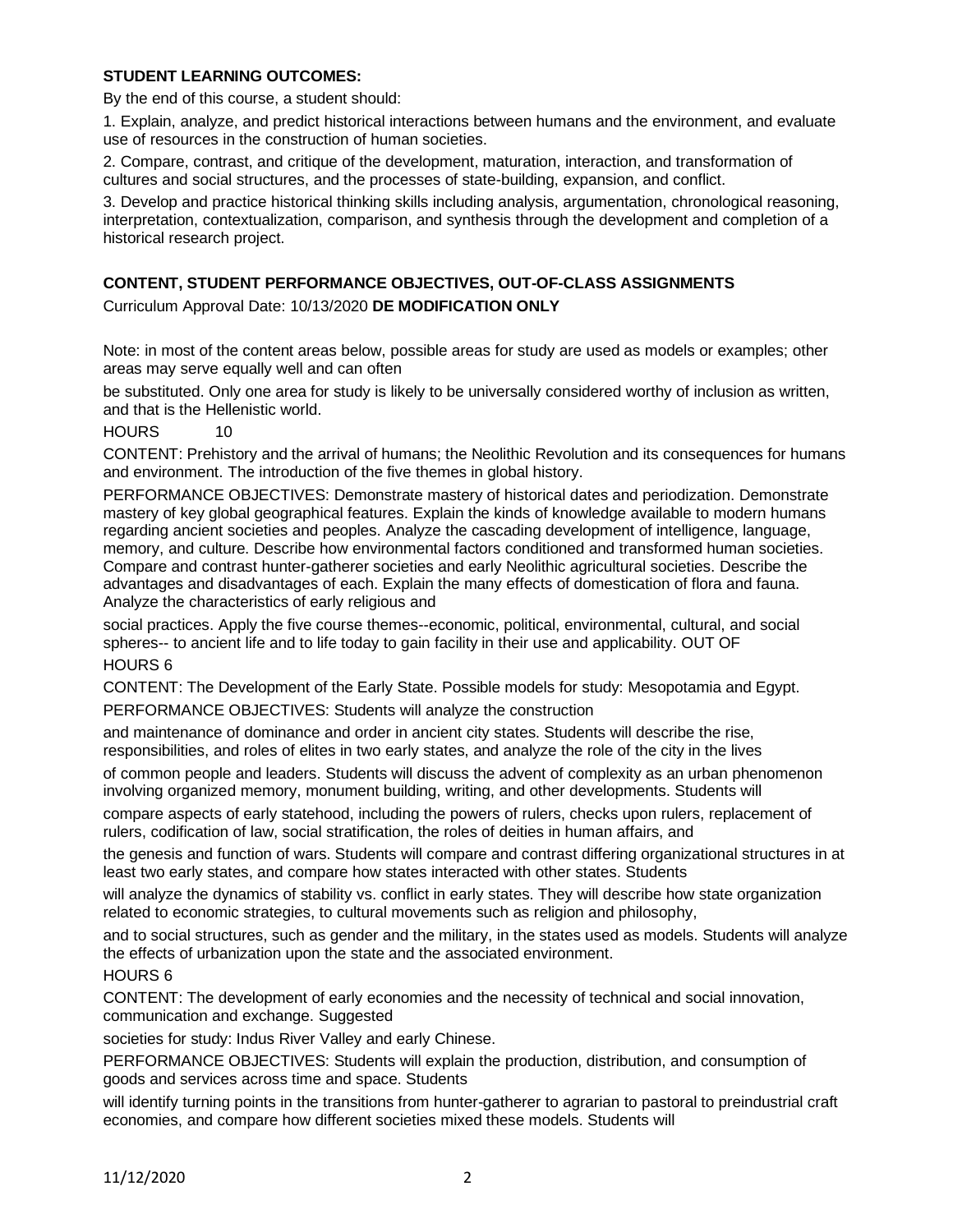analyze the development of diverse labor systems to meet economic needs in at least two societies. Students will describe how ideologies, values, and institutions developed to support economic

systems. Students will analyze the effects of various economic choices upon the environment. Students will compare how networks of trade and communication developed and endured in the societies

studied. Students will describe the diffusions of innovation, technology, migration, class, and ideology traceable to differing economic models. Students will identify evidence of patriarchal

organization related to economic structures in the societies studied.

# HOURS: 4

CONTENT: The diversification of culture and cultural systems. The increasing complexity of human knowledge. Society to study: the Hellenistic world.

PERFORMANCE OBJECTIVES: Students will trace the

origins of human knowledge and explain its communication and codification across time. Students will explain memory as an organizer of innovation and tradition. Students will analyze social, economic,

and political development (or lack thereof) as functions of belief systems, experimentation, technical proficiency, religious and philosophical foundations, and artistic expression. Students will

describe how interactions between cultures fostered exchange, adaptation, transformation, and penetration of ideas, beliefs, and values. Students will explain specific powerful ideas originating in

Hellenistic society, such as democracy, republicanism, scientific method. Students will describe factors associated with the persistence of cultural identity in a diaspora, and explain colonization as

a cultural tool as employed by the Greeks. Students will analyze how regional integration in the Mediterranean affected global balances of power.

### HOURS 6

CONTENT: Development of Universal Empires and their aftermath. Possible

models: China and Rome, Persia.

PERFORMANCE OBJECTIVES: Students will analyze the mechanics of unification in two societies, with special attention to social structures for grouping and norming human

activity. Students will describe the interaction of the five course themes to create complexity, diversity, universality, and particularity in the development of early empires. Students will analyze

ways in which empires stratify by gender, kinship, ethnicity, wealth, and class, and describe how these strengthen and/or weaken imperial efforts. Students will explain the creation and maintenance of

these categories and their consequences. Students will document exchanges from and to Universal Empires, and look at how exchange affected each empire studied. Students will predict weaknesses in

these systems, and analyze factors in their failure or collapse, including loss of social capital, environmental damage, weakening state authority, and economic instability. Students will describe and

compare the results of imperial collapse.

HOURS 12

CONTENT: Spread of cultural systems: Possible models: Asia including India, Polynesia, Islam, Mongols. Food as cultural change agent.

PERFORMANCE OBJECTIVES: Students will

theorize what makes cultural change attractive or repellant, and apply their theories to cases given as models. Students will explain the diffusion of institutions including religion, science,

economy, social structure, and food systems. Students will identify ways in which culture transforms as it spreads by peaceful and conflictual means. Students will explain several ways in which

cultural diffusion enriches or impoverishes cultural traditions and practices.

# HOURS 3

CONTENT:

Globalizing Networks and Pre-Columbian Exchanges. Possible models: the Silk Routes in Eurasia via Mongol transmission, South Asia, and Africa, and the Inca. Illness as a globalizing force.

PERFORMANCE OBJECTIVES: Students will survey and explain various transportation modes as vehicles of possibilities for the societies they serve. Students will explain the influence of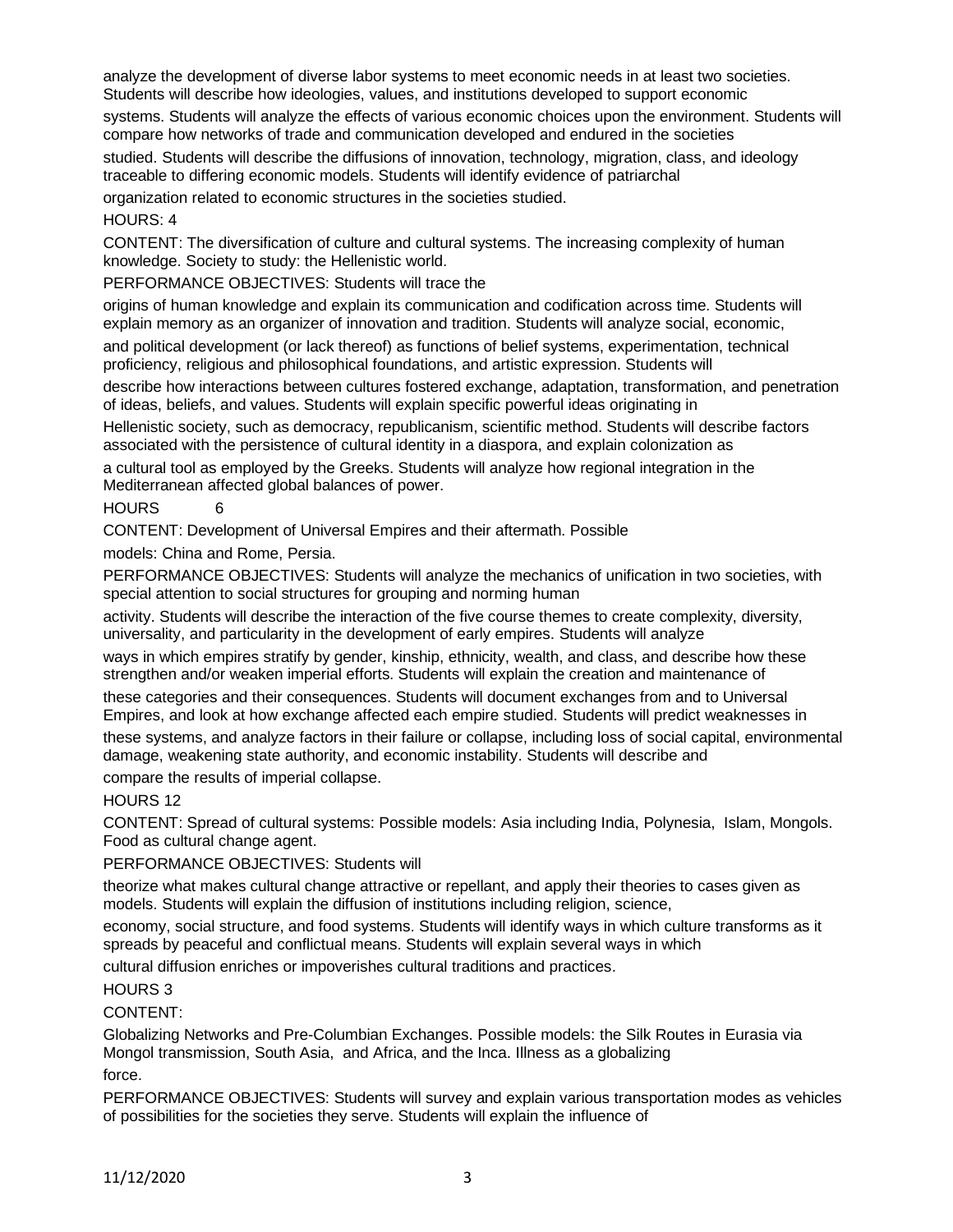environment upon the development of trade routes and relationships. Students will analyze the commodification of trade goods and the development of markets for goods, services, and labor. Students

will describe the organization of trade by states and by various social groups. Students will identify winners and losers in global trade, and will explain by products of trade. Students will compare

the Pax Mongolica with the Pax Islamica and Pax Romana. Students will draw parallels to the globalized nature of trade today, and describe differences.

HOURS 5

CONTENT: Development of new states and cultures.

Possible societies to study: Africa after the 10th century, Europe in the Middle Ages, India, Mongol and post-Mongol China.

PERFORMANCE OBJECTIVES: Students will explain the context for the rise of new social and political

institutions, including the corporation in Europe, the Khanate in Mongolia, and the closed state in China. Students will compare the offensive stance taken by European institutions with the

essentially defensive stance adopted by Chinese leadership in the post-classical era. Students will summarize how the five themes interact and influence each of the two world views and societies.

HOURS 2

Final Exam.

### **METHODS OF INSTRUCTION:**

Lecture with overhead projector, film/video, class discussion, small group collaborative projects, guest speakers when appropriate and available, group presentations, optional field trips.

OUT OF CLASS ASSIGNMENTS:

Required Outside Hours: 80

Assignment Description:

Students will write short essays in response to assigned readings, thinking critically and deeply about the texts.

Required Outside Hours: 28

Assignment Description: Students will research a larger project on an appropriate theme, such as a global food commodity, city, culture, or comparative practice (war, writing, marriage, water use.)

# **METHODS OF EVALUATION:**

Writing assignments

Percent of total grade: 40.00 %

Percent range of total grade: 10 % to 80 % Written Homework; Reading Reports; Essay Exams; Term or Other Papers

Problem-solving assignments

Percent of total grade: 40.00 %

Percent range of total grade: 10 % to 50 % Homework Problems; Quizzes; Exam

Objective examinations

Percent of total grade: 20.00 %

Percent range of total grade: 10 % to 20 % Multiple Choice; Completion

# **REPRESENTATIVE TEXTBOOKS:**

Pollard, Karras. Worlds together, worlds apart. NYC: WW Norton,2019. excellent text with primary sources ISBN: 0393668541 ISBN-13: 978-0393668544 Reading Level of Text, Grade: 14 Verified by: LHalper Recommended Representative Textbooks Andrea, Overfeld. The Human Record. 2015.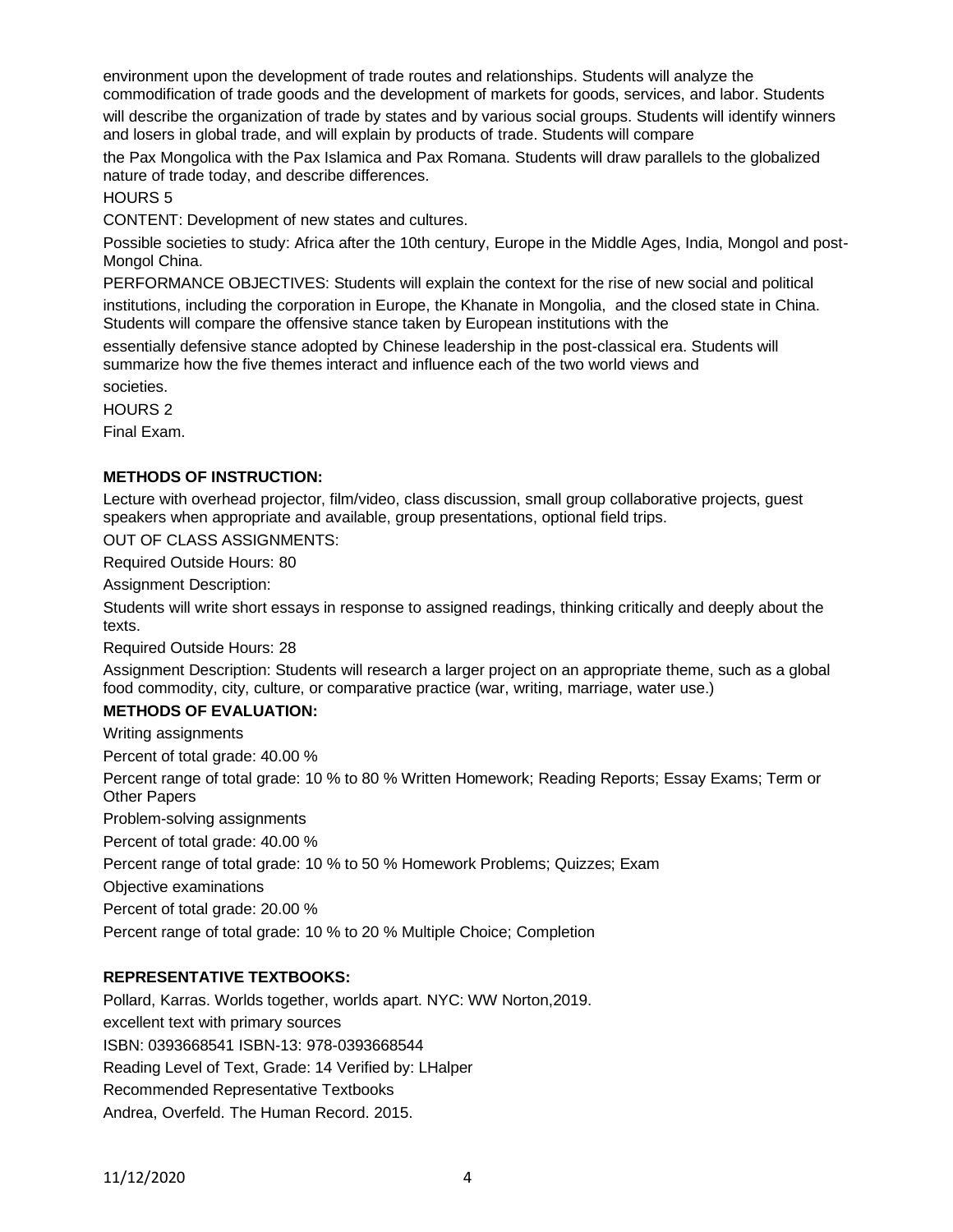or other appropriate college level text THE HUMAN RECORD is a leading primary source reader for world history, and a classic in the field for its primary sources. It is well known because it provides balanced coverage of the global past. Each volume contains a blend of visual and textual sources that are often paired or grouped together for comparison, as in the Multiple Voices feature. A prologue entitled "Primary Sources and How to Read Them" serves as a tool that helps you approach, and get the most from, each document. Approximately one-third of the sources in the Eighth Edition are new, and these documents continue to reflect the myriad experiences of the peoples of the world. Primary sources in history do not go out of date, so the five-year requirement is nonsensical in this case;; this is the best source available using primary sources in ancient history from a variety of cultures, rather than Euro-centric ones.

ISBN: 1285870247

Reading Level of Text, Grade: 14 Verified by: LHalper

#### **ARTICULATION and CERTIFICATE INFORMATION**

Associate Degree: GAV C2, effective 202070 GAV D2, effective 202070 GAV F, effective 202070 CSU GE: CSU C2, effective 202070 CSU D, effective 201570 CSU D6, effective 201470 IGETC: IGETC 3B, effective 202070 IGETC 4F, effective 202070 CSU TRANSFER: Transferable CSU, effective 202070 UC TRANSFER: Transferable UC, effective 202070

#### **SUPPLEMENTAL DATA:**

Basic Skills: N Classification: Y Noncredit Category: Y Cooperative Education: Program Status: 1 Program Applicable Special Class Status: N CAN: CAN Sequence: CSU Crosswalk Course Department: HIST CSU Crosswalk Course Number: 150 Prior to College Level: Y Non Credit Enhanced Funding: N Funding Agency Code: Y In-Service: N Occupational Course: E Maximum Hours: Minimum Hours: Course Control Number: CCC000343234 Sports/Physical Education Course: N